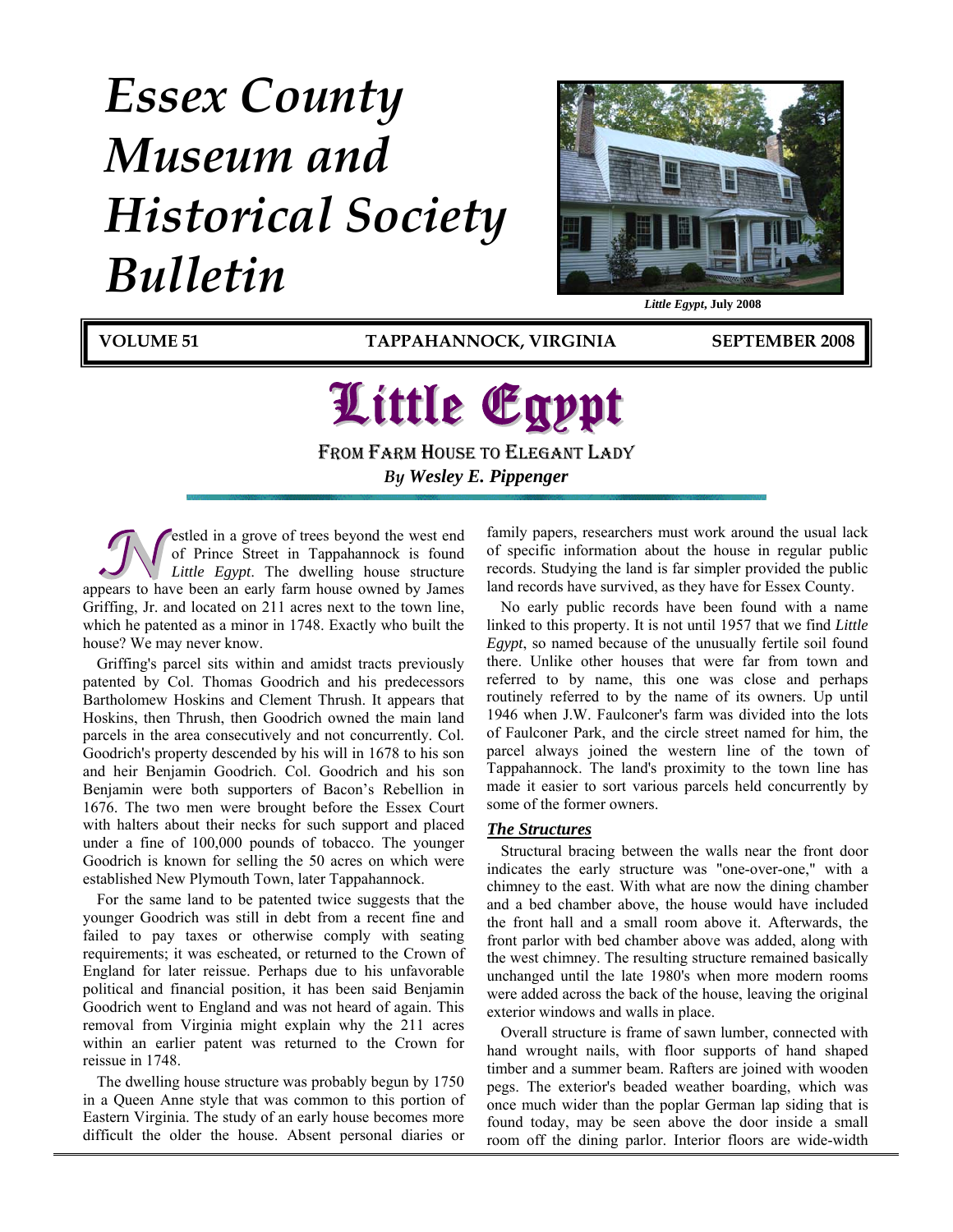heart of pine. At least one interior door has a wooden lock and iron HL hinges with leather washers. The front hall's front and rear doors are of Cross and Bible design.

The early part of the house sits atop a cellar of continuous brick in the style of an English basement which was later slightly modified. At some point a wood beam was added in the basement, perpendicular to the early floor joists. By 2007, the beam as well as a floor joist that had been greatly damaged by insects were replaced: the floor joist was replaced with a new oak timber by Ted Rice, and the beam was replaced with a steel I-beam made by John Careatti. One support post that had been added was removed.

Six main wood sash windows with 9 over 6 panes, that slide vertically, appear to be original to the house. Other smaller sash windows on the second floor–three in front and two on the east end–appear to be original, while three in the rear are modern replacements. The gambrel roof is now of tin on top, with cedar shingles on the front and back sides. The early cypress wooden shingles, which were hand cut and scalloped on the bottom, were replaced in the 1980's with straight machine-cut ones.

During the 19th century, a coal chute entered the basement from west of the front door, in an area now used as a laundry facility. Later, an oil tank was buried about 15 feet into the yard in front of the dining parlor. In 2007, the present owners removed the tank and filled the hole with gravel.

Attached to the early lean-to was a separate kitchen house that had been built by J.W. Faulconer himself. Although standing in 2007, the kitchen house had greatly deteriorated and had been damaged by insects. It has since been raised off the ground and rebuilt by Gordon A. Wilkins at the request of the present owners.

Just after the Civil War, James Roy Micou, III, son of the county clerk by the same name, inscribed his name in a small window while growing up and living here. The 1957 "Green Book" by the Woman's Club of Essex County,



*James Roy Micou, III (1859-1939)* 

records this legend, but for years the inscribed window could not be found. In 2007, owner Ted Rice retrieved a window from storage and installed it in a potting shed he built in place of the deteriorated lean-to, and was elated to discover Micou's inscription as he removed years of grime from the pane of glass.

To digress a moment about the Micou Family, it should be noted that during the complete time that

James Roy Micou, Jr. owned *Little Egypt* (1837-1866), he was clerk of Essex County Courts (1830-1887), even though for an overlapping time he also owned *Hollywood* (now *Berry Hill*), just southwest of Bray's Fork. Micou's town house, which he may have called *Cedar Park*, was only a short walk down the street to his office at the courthouse. J.R. Micou, the clerk, was a grandson of French Huguenot emigrant Paul Micou. The clerk's son, James Roy Micou, III, who inscribed the little window at *Little Egypt*, moved to Chestertown, Maryland where by 1900 he was professor of Latin at Washington College, and where his portrait hangs today.

#### *Carry's House*

Carolyn Russell Faulconer ("Carry" 1898-1982) was the middle daughter of John W. Faulconer, Jr. and his wife Carrie Colgin Jones. For many years, and even today, longtime neighbors and friends referred to the dwelling as "Carry's House." She was widely known for her vivacious personality, her musical talents, her appeal for the party life, and a regular sip of sherry. Her focus wasn't on domestics rather that of her being with people. Carry Faulconer studied



*John Waller Faulconer, Jr. (1856-1926)*

*Carrie Colgin Jones (1861-1925)*

piano at Peabody Conservatory of Music, in Baltimore, and taught music at St. Agnes Episcopal School in Albany, N.Y. (1921-1923), at St. Margaret's School in Tappahannock (1925-1926), and in Roanoke Rapids, N.C. (1926-1932). Carry also taught piano and typing at *Little Egypt*. The local newspaper frequently announced when Carry had returned to town to visit her parents. Carry's late marriage to James Garfield Graham in 1940 ended after 8 years when he died of a lingering illness.

Brother, John "Waller" Faulconer, III (1892-1971), was a captain in the U.S. Army and instructor in military science, stationed at many different locations throughout his career.

Younger sister, Mary Elizabeth Faulconer ("Betty" 1902- 2002), was born in and raised at *Little Egypt*. She attended the Fredericksburg Normal School, graduated from Farmville Normal School (now Longwood College), and taught school in Fauquier and Essex counties and Richmond City. She married Victor R. Krueger, was later widowed, and then married James B. Thornton.

Their eldest sister, Marguerite Nelson Faulconer (1890- 1979), was born in Tappahannock and married John Ware, a farmer from Ware's Wharf, Essex County.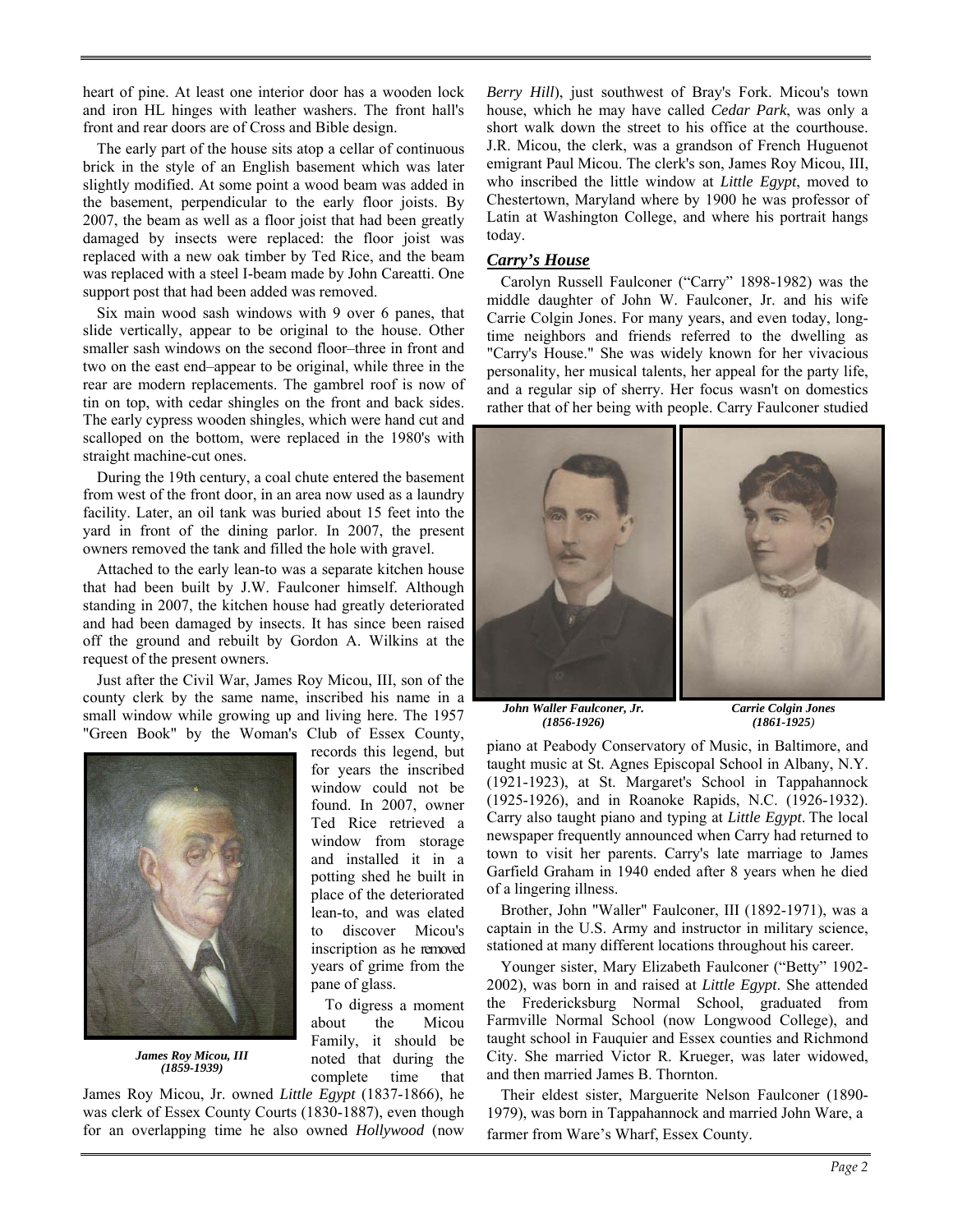After their father died in 1926, sisters Carry and Betty took the lead among the siblings to keep up the family home. When Betty married and moved to Richmond, Carry was left as head of household.



*Young Carry Faulconer at Little Egypt.* 

During the time Carry Faulconer lived at *Little Egypt*, the house suffered a dangerous fire. Evidence of this can be seen in the attic, the basement sill, and inside the exterior wall of the upstairs bathroom. Carry has been quoted as saying, "There's no sweeter sound than that of fire trucks [coming] when your house is on fire."

As Carry became frail, so too did the condition of the house. Paint peeled away and

Snyder. The Snyders rescued the house from total ruin. floors sank. The upper rooms of the house were used less and less–in fact Carry spent her last years using the front parlor as her bedroom. In Carry's weakening condition, her daily needs were frequently tended to by a neighboring relative, Zula Ferrara Ware, who assured Carry that the dining parlor would be made usable to her and a new bathroom built under the stairs in the front hall. But still, the house continued to deteriorate to a very dangerous state of disrepair. Six years after Carry's death, her sister Betty and nephew Wilson Cary Ware sold the house and property to Herbert and Rebecca



*Rear view, during the Snyder Renovations, early 1989.* 

Soon after 1988, the Snyders renovated the kitchen, and added a den, and screened porch to the back of the original house, and a master bedroom to the west of the original house in place of a closet that had been severely damaged by termites. During this same time, the Snyders raised the entire house off of its foundation and rebuilt the crumbling brick and mortar from the ground level to the sill.

In the 1990s, the Moncures replaced the screened-in porch at the back with a small reading room and added an additional bedroom with bathroom. They stayed there barely six years.

Few structural changes were made to the dwelling house by the next owners, Ted and Shan Rice; however, during their last days of residency they remodeled the kitchen. Ted Rice retrieved an old iron heat stove from the cellar for his new wood shop, and removed nearly a dozen trees or tree stumps from the grounds. In 2004, he built on the former automobile garage site a 24' by 48' barn that he used for a wood shop and lumber storage, in addition to the parking of vehicles and yard equipment in two car bays. With a portable saw mill at hand, Ted frequently cut lumber from tree trunks he collected or inherited from others. There were often visible piles of various types and sizes of wood stacked about.

The current owners, David Henderson and Wesley E. Pippenger, have spent considerable time and resources to polish the fine points of the old house, and update the modern portions with state-of-the-art conveniences. They have reconfigured the barn with modern windows, doors, floors, lighting, heating and air conditioning, and cypress siding sufficient to house an extensive personal library and an upstairs studio.

#### *The Land*

The *Little Egypt* tract size has fluctuated over the years, as impacted by adjacencies being added and subtracted. Beginning with 211 acres in the 1748 patent, the acreage was as high as 993 when a part of Archibald Ritchie's holdings, 620¼ acres of Capt. John Jones' holdings, down to 32 acres while held by Thomas Henley, Richard Croxton and James Roy Micou, then about 20 acres when John Waller Faulconer lived there, and now just over one acre today.



*Survey by J.W. Faulconer, Jr., 1907* 

In 1907, owner J.W. Faulconer, Jr. surveyed his farm. His diagram shows multiple out-buildings, an automobile garage, a kitchen house with lean-to attached, as well as gardens, an orchard, fields for corn and peas, and a foot bridge. The drawing also shows a long drive from the end of Prince Street that provided access to town.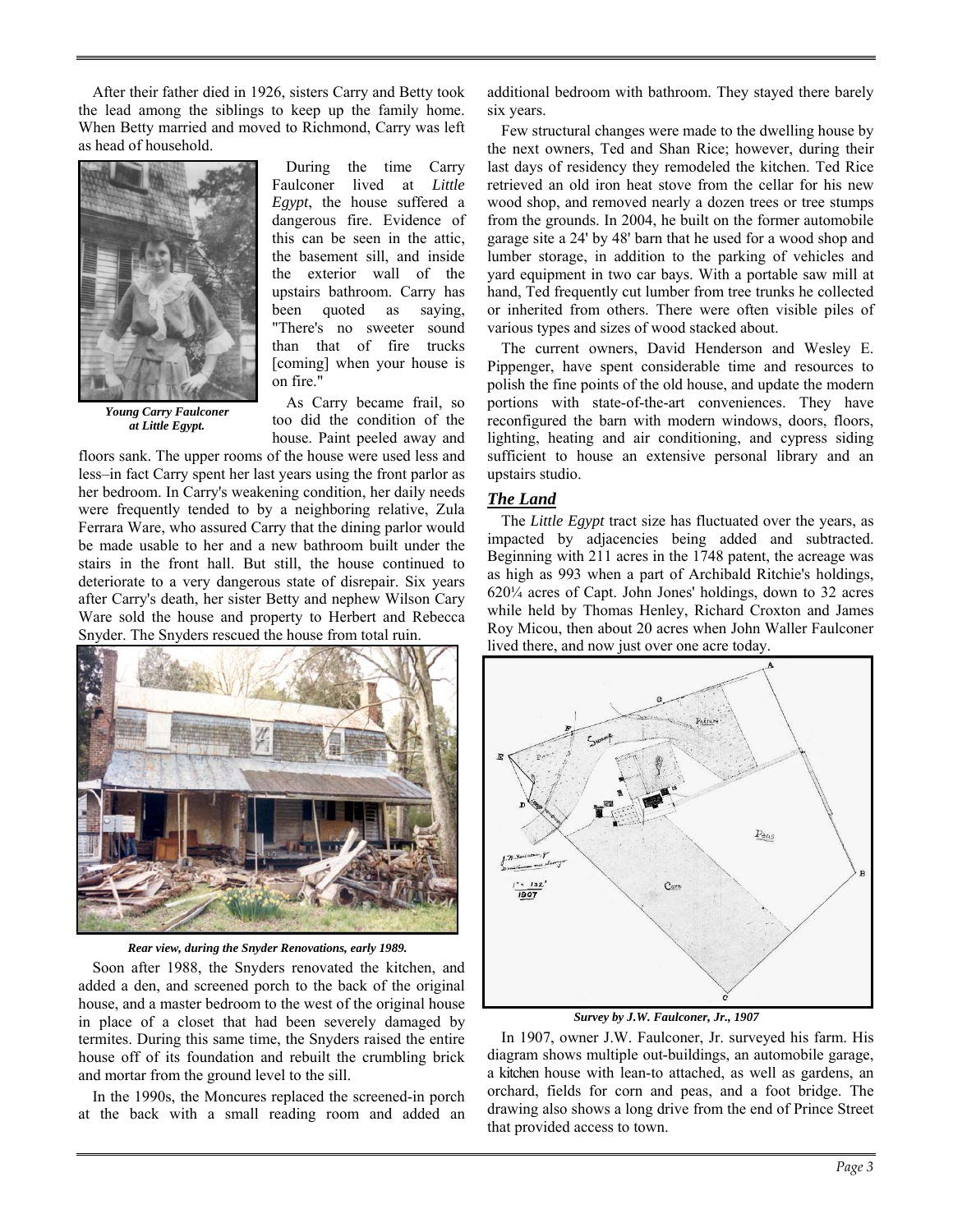#### *Chain of Land Ownership*

- 1748, *James Griffing, Jr.*, son of James Griffing (d. 1739), obtained a patent in his minority, probably under the supervision of his mother, Margaret Griffing who by May 1743 married second to John Holder. In 1752, James Griffing, Jr. and his mother Margaret Holder conveyed to Archibald Ritchie a 20-acre parcel at the Rappahannock River on which stood the warehouses.
- 1754, *Andrew Crawford*, leased from James Griffing and wife Susannah, for 12 years. James Griffing and Andrew Crawford appointed Col. William Daingerfield and Col. Francis Smith to settle a matter of difference between them; a letter to this effect is presented to court by Archibald Ritchie. Griffing had earlier voted for Smith to be a Burgess in Essex County. James Griffing and wife Susannah authorized Andrew Crawford to put his overseer and Negroes to work on the land at any time, not to exceed six Negroes and an overseer, further stating that Crawford was not to take off one stick for fire wood until 25 DEC 1759, and acknowledging that the tract was under mortgage to Archibald Ritchie.
- 1754, *Archibald Ritchie, Sr.*, obtained by mortgage from James Griffing and wife Susannah. Although Archibald Ritchie, Sr., who is perhaps infamously connected to the Stamp Act, owned the property from 1754 to1784, it is likely he rented it out as he had a fine brick dwelling a couple of blocks down Prince Street. In 1756, James Griffing licensed James Mills to cut, take and carry away fire wood up to April 25, 1760, and use his dwelling house in the town of Tappahannock; also to Mills, permission to use any outhouses or ovens of the land now in possession of Griffing, on the northwest side of a long causeway leading from the town of Tappahannock back into the country over which the main road now runs, also to cut wood on the opposite side of the causeway.
- 1757, *Archibald Ritchie, Sr.*, secured the conveyance from John Upshaw who was the surviving executor of James Griffing, the elder.
- 1779, *Archibald Ritchie, Sr.*, confirmed a prior sale from the estate of James Griffing, the elder. Details of a court suit indicate the heirs of the Griffing estate relinquished their right to property to Archibald Ritchie. Ritchie died 20 APR 1784, testate in Essex County. Land tax records between 1796 and 1800 show total acreage of the Ritchie estate, reflecting between 894 and 993 acres, including town Lot 12.
- 1800, *Capt. John Jones*, from the heirs of Archibald Ritchie, Sr. By 1813, Capt. Jones possessed parcels of 620¼, 14, 24, 240 and 603 acres individually. The land tax records between 1803 and 1811 show Capt. John Jones in possession of the  $620\frac{1}{4}$  acres.
- 1814, *Thomas M. Henley*, from Capt. John Jones and wife Susan. Henley apparently had some latitude for acquiring land as administrator to the estate of John Jones, deceased. The 1814 land tax record shows Henley with only one tract adjacent to the courthouse, that of 540 acres. Land tax records for 1815-1817 show Henley in possession of one tract of 60⅓ acres, bounded by that of John Jones and the line of the town of Tappahannock, and contiguous to the courthouse. Henley acquired three adjacent parcels (30, 30 and ⅓). One 30-acre parcel was part of land of which Archibald Ritchie died seized and which was sold by son Thomas. While Henley owned the *Little Egypt* tract he was authorized to celebrate the rites of matrimony agreeable to the forms of the Baptist Church in America.
- 1818, *James Owen*, from Rev. Thomas Meekins Henley and wife Elizabeth. Land tax records show James Owen in possession of a single tract of 31 acres contiguous to the town of Tappahannock, and note that he acquired it of Thomas Henley.
- 1820, *William Baynham Matthews*, from James Owen, trustee for Thomas M. Henley and wife.
- 1820, *John Daingerfield, Jr.*, from Rev. William Baynham Matthews and wife Mary J.G. Wood. Land tax records for 1821 show John Daingerfield, Jr. in possession of a 32-acre tract that was before charged to James Owen.
- 1821, *Richard Croxton*, from John Daingerfield, Jr. and wife Judith S. Braxton. Richard Croxton, born 15 JAN 1788, died 15 OCT 1848 and was buried at the north end of his Prince Street property, Lot 57. His grave site can be found in a cemetery there today. Land tax records for 1827 and 1828 show Richard Croxton in possession of a 32-acre tract contiguous to the town of Tappahannock.
- 1837, *James Roy Micou, Jr.*, from Richard Croxton, Jr. and wife Frances G. Ware. James Roy Micou, clerk of the Court of Essex County for over 50 years, actually resided in the house beginning in 1837, even while owning another house, *Berry Hill*, south of town on the hill above Bray's Fork. Land tax records for 1837 through 1845 show James Roy Micou in possession of a 32-acre tract contiguous to the town of Tappahannock, and in 1857 in possession of 110 acres adjacent to the town of Tappahannock. The only known portrait of James Roy Micou, Jr., which hung in the courtroom at the Essex County courthouse, was destroyed by fire when the courtroom burned in August 1965.
- 1866, *James M. Matthews*, trustee, from James Roy Micou, Jr., clerk of Essex County. James Roy Micou, Jr. (1807-1892), was married in St. John's Episcopal Church of Tappahannock on 7 AUG 1835 to Ellen Harvie Jones, daughter of Capt. John Jones (1819-1902), who died in Chestertown, Maryland. J.R. Micou died the last Monday in June 1892 at 2 p.m. from physical exhaustion of old age. James and Ellen were both buried in the cemetery adjacent to St. John's Episcopal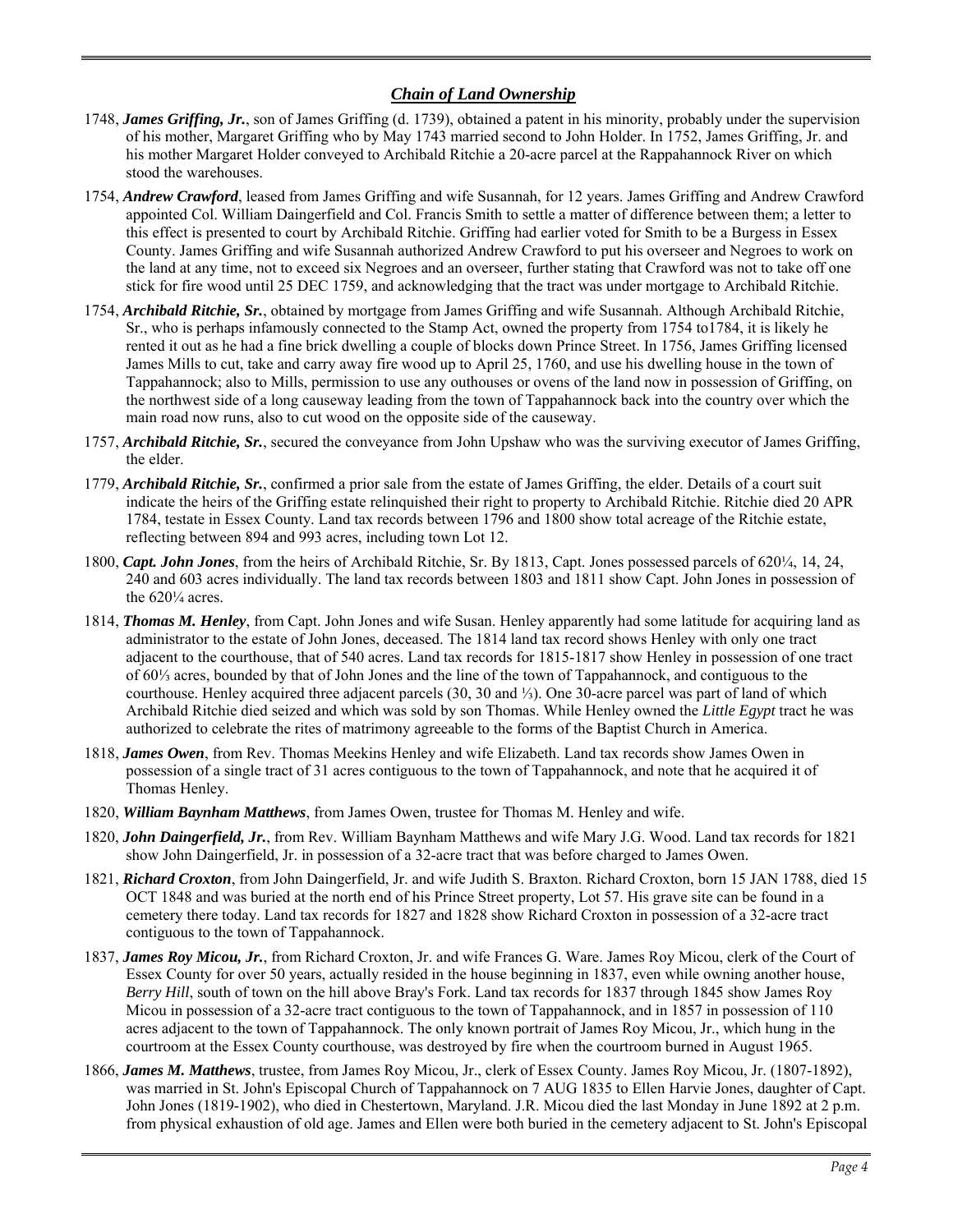Church in Tappahannock. Land tax records for 1870 show James Roy Micou in possession of 23 acres adjacent to the town of Tappahannock.

- 1892, *John Waller Faulconer, Jr.*, from James M. Matthews, trustee for the heirs of James Roy Micou, Jr., clerk of Essex County. J.W. Faulconer was a long-time farmer, but for about 20 years he co-owned a dry goods store on the northwest corner of Prince Street and Water Lane. His business records for the period 1917-1925 survive, including a complete store inventory for 1923. He was also an officer of Southside Bank. J.W. Faulconer died of heart trouble at his home *Little Egypt* on 12 NOV 1926. His wife Carrie Colgin Jones, daughter and only child of Capt. John Haley Jones and Maria Russell Nelson, was born 3 MAR 1861 in Matagorda, Texas, and died 21 DEC 1925 at her home *Little Egypt* following an illness lingering several years. John and Carrie were both buried in the cemetery adjacent to St. John's Episcopal Church in Tappahannock.
- 1931, *Heirs of John Waller Faulconer, Jr.*, from the estate of John Waller Faulconer, Jr.
- 1946, *Carolyn "Carry" Russell Faulconer Graham and husband James Garfield Graham*, from the heirs of John Waller Faulconer, Jr.
- 1982, *Betty Faulconer Krueger Thornton*, according to the will of her sister Carry Faulconer Graham.
- 1988, *Herbert H. Snyder and wife Rebecca B.*, from Betty Faulconer Krueger Thornton.
- 1995, *Richard C.L. Moncure and wife Mildred S.*, from Herbert H. Snyder and wife Rebecca B.
- 2000, *Mildred S. Moncure* from husband Richard C.L. Moncure.
- 2001, *Theodore Lee Rice and wife Shan Haley Rice*, acquire 1.03 acres from Mildred S. Moncure.
- 2007, *David Henderson and Wesley E. Pippenger*, from Ted and Shan Haley Rice.

#### **References**

- Hening, William Waller, *The Statutes at Large; Being a Collection of all the Laws of Virginia from the First Session of the Legislature, in the year 1619, Volume IV* (Richmond: Franklin Press, 1820).
- Johnston, F., *Memorials of Old Virginia Clerks, Arranged Alphabetically by Counties, With Complete Index of Names and Dates of Service from 1634 to the Present Time* (Lynchburg: J. P. Bell Company, Book and Job Printers, 1888)
- LaFollette, Robert, *Essex County Virginia Historic Homes* (Tappahannock: Essex County Museum, 2002).
- Nugent, Nell Marion, *Cavaliers and Pioneers: Abstracts of Virginia Land Patents and Grants, 1623-1800", Volume 1* (Richmond: The Dietz Press, 1934).
- Slaughter, James B., *Settlers, Southerners, Americans: The History of Essex County, Virginia, 1608-1984* (Essex Board of Supervisors, 1985).
- Warner, Charles Willard Hoskins, *Hoskins of Virginia and Related Families* (Tappahannock: By the Author, 1971).
- Woman's Club of Essex County, *Essex County, Virginia: Its Historic Homes, Landmarks and Traditions* (Tappahannock: Woman's Club of Essex County, revised printing 1957).
- Essex County Deeds
- Essex County Wills
- Lancaster County Deeds and Wills
- [Old] Rappahannock County Deeds
- Virginia Land Patents

**Wes Pippenger** is currently Secretary of The Oak Hill Cemetery Company in Georgetown, Washington, DC. He is a pastpresident and life-member of the Virginia Genealogical Society and author of over 70 books and articles on records of the District of Columbia and Virginia. He is the recipient of a number of local history and civic awards. He is co-owner of *Little Egypt* and works for the Federal Government in Washington, DC. His collection of local history books and manuscript materials is extensive. ECMHS is delighted to present this article about his home, one of the county's most interesting historical restorations. Wes has generously allowed the ECMHS to include his original article, including many informative footnotes, in the Essex County Museum archives collection. His research is meticulous and detailed with 'juicy' tidbits about many of the historical figures he encounters as he wends his way through the painstaking process of culling relevant information from masses of documents and books musty with dust and age. We encourage our members and visiting history buffs to take the time to read the complete article at the Essex County Museum. You never know who will step out of the pages of history to greet you.